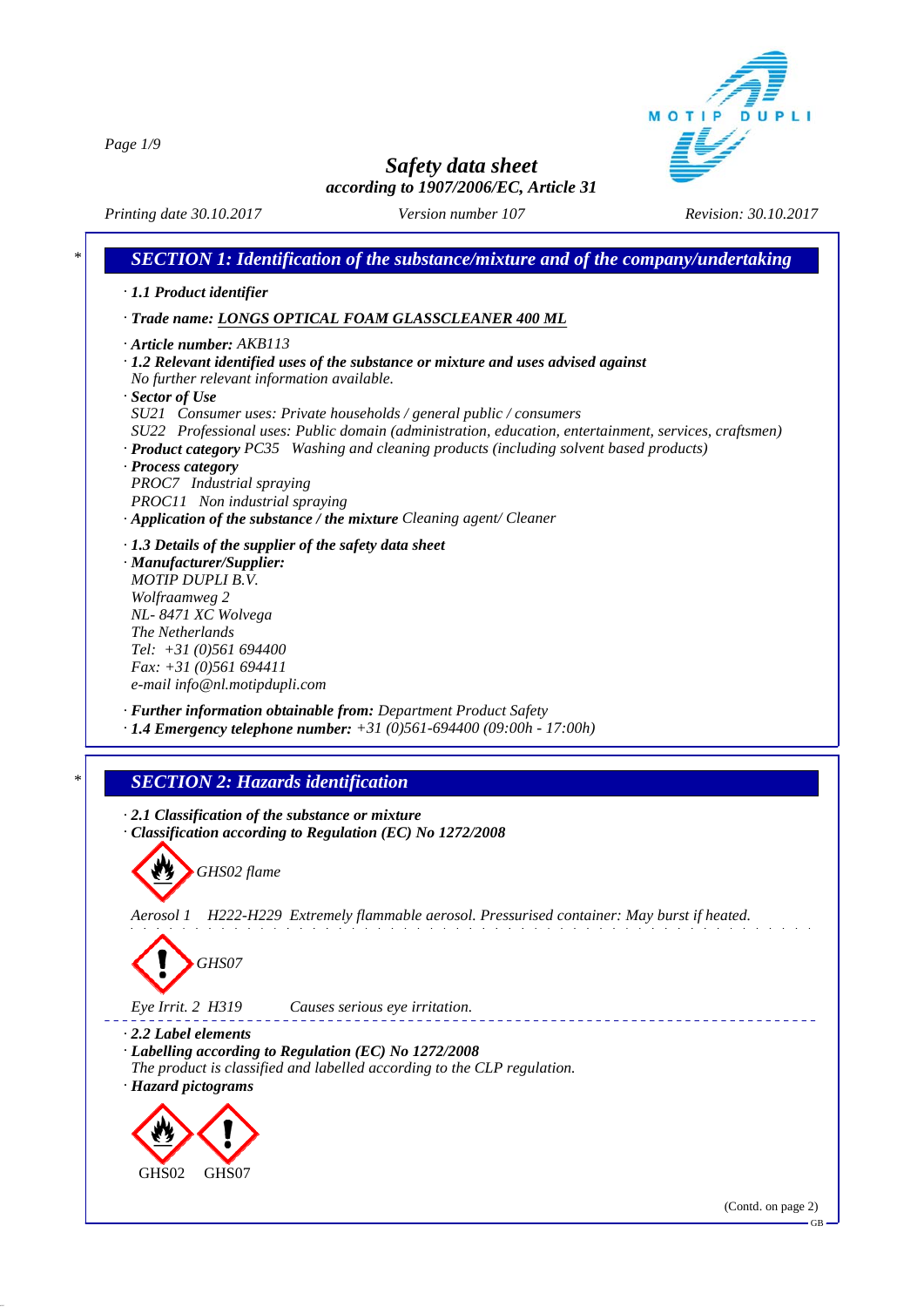*Page 2/9*

# *Safety data sheet according to 1907/2006/EC, Article 31*

*Printing date 30.10.2017 Revision: 30.10.2017 Version number 107*

(Contd. of page 1)

#### *Trade name: LONGS OPTICAL FOAM GLASSCLEANER 400 ML*

- *· Signal word Danger*
- *· Hazard statements*

*H222-H229 Extremely flammable aerosol. Pressurised container: May burst if heated.*

*H319 Causes serious eye irritation.*

# *· Precautionary statements*

- *Keep out of reach of children.*
- *P210 Keep away from heat, hot surfaces, sparks, open flames and other ignition sources. No smoking.*
- *P211 Do not spray on an open flame or other ignition source.*
- *P251 Do not pierce or burn, even after use.*
- *P260 Do not breathe spray.*

*P410+P412 Protect from sunlight. Do not expose to temperatures exceeding 50 °C/122 °F.*

- *P501 Dispose of contents / container in accordance with regional regulations.*
- *· 2.3 Other hazards*

#### *· Results of PBT and vPvB assessment*

*· PBT: Not applicable.*

*· vPvB: Not applicable.*

### *\* SECTION 3: Composition/information on ingredients*

*· 3.2 Chemical characterisation: Mixtures*

*· Description: Mixture of substances listed below with nonhazardous additions.*

| · Dangerous components:                                                                          |                                                                                                                                               |                    |  |  |
|--------------------------------------------------------------------------------------------------|-----------------------------------------------------------------------------------------------------------------------------------------------|--------------------|--|--|
| $CAS: 67-63-0$<br>EINECS: 200-661-7<br>Index number: 603-117-00-0<br>Reg.nr.: 01-2119457558-25   | propan-2-ol<br>$\bigotimes$ Flam. Liq. 2, H225<br>$\bullet$ Eye Irrit. 2, H319; STOT SE 3, H336                                               | $12.5 - 20\%$      |  |  |
| CAS: 74-98-6<br>EINECS: 200-827-9<br>Index number: 601-003-00-5<br>Reg.nr.: 01-2119486944-21     | propane<br>$\bigotimes$ Flam. Gas 1, H220<br>Press. Gas C. H280                                                                               | $2.5 - 5\%$        |  |  |
| CAS: 106-97-8<br>EINECS: 203-448-7<br>Index number: 601-004-00-0<br>Reg.nr.: 01-2119474691-32    | butane<br>Flam. Gas 1, H220<br>Press. Gas C, H280                                                                                             | $2.5 - 5\%$        |  |  |
| $CAS: 75-28-5$<br>EINECS: 200-857-2<br>$Index number: 601-004-00-0$<br>Reg.nr.: 01-2119485395-27 | isobutane<br>$\bigotimes$ Flam. Gas 1, H220<br>Press. Gas C, H280                                                                             | $2.5 - 5\%$        |  |  |
| CAS: 107-98-2<br>EINECS: 203-539-1<br>Index number: 603-064-00-3<br>Reg.nr.: 01-2119457435-35    | 1-methoxy-2-propanol<br>$\bigotimes$ Flam. Liq. 3, H226<br>$\bigotimes$ STOT SE 3, H336                                                       | $\overline{2.5\%}$ |  |  |
| $CAS: 1336-21-6$<br>EINECS: 215-647-6<br><i>Index number: 007-001-01-2</i>                       | ammonia<br>$\bigotimes$ Acute Tox. 3, H331<br>$\leftrightarrow$ Skin Corr. 1B, H314<br>Aquatic Acute 1, H400<br>$\bigodot$ Acute Tox. 4, H302 | $\leq 0.5\%$       |  |  |
| · Regulation (EC) No 648/2004 on detergents / Labelling for contents                             |                                                                                                                                               |                    |  |  |
| aliphatic hydrocarbons                                                                           |                                                                                                                                               | $\geq 5 - 15\%$    |  |  |
| perfumes $((R)-p$ -mentha-1,8-diene)                                                             |                                                                                                                                               | ${<}5\%$           |  |  |
|                                                                                                  | · Additional information: For the wording of the listed hazard phrases refer to section 16.                                                   | <b>GB</b>          |  |  |

(Contd. on page 3)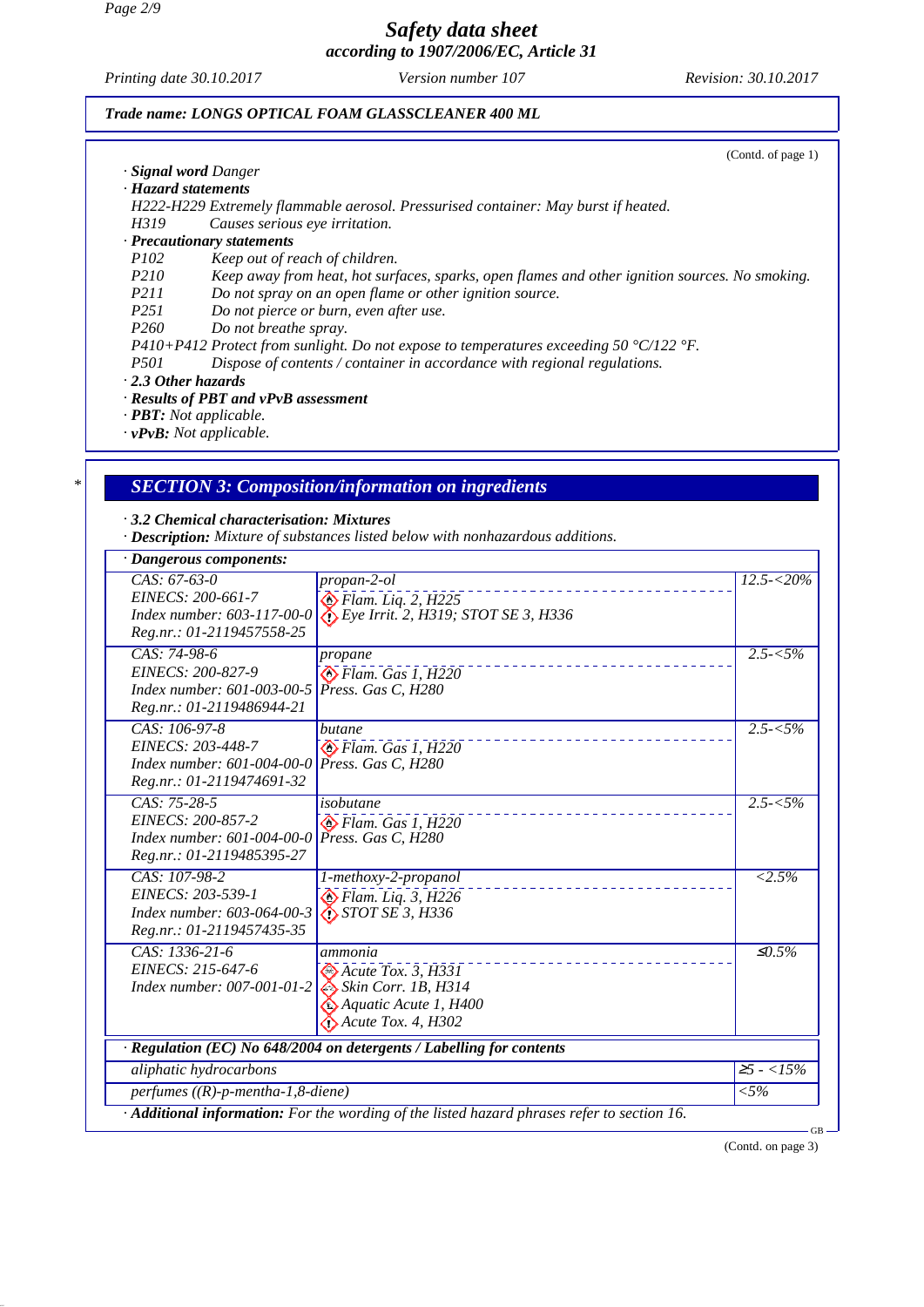*Page 3/9*

# *Safety data sheet according to 1907/2006/EC, Article 31*

*Printing date 30.10.2017 Revision: 30.10.2017 Version number 107*

### *Trade name: LONGS OPTICAL FOAM GLASSCLEANER 400 ML*

(Contd. of page 2)

### *\* SECTION 4: First aid measures*

- *· 4.1 Description of first aid measures*
- *· After inhalation: Supply fresh air; consult doctor in case of complaints.*
- *· After skin contact: Generally the product does not irritate the skin.*
- *· After eye contact:*
- *Rinse opened eye for several minutes under running water. If symptoms persist, consult a doctor.*
- *· After swallowing: Drink plenty of water and provide fresh air. Call for a doctor immediately.*
- *· 4.2 Most important symptoms and effects, both acute and delayed No further relevant information available.*
- *· 4.3 Indication of any immediate medical attention and special treatment needed*
- *No further relevant information available.*

### *\* SECTION 5: Firefighting measures*

- *· 5.1 Extinguishing media*
- *· Suitable extinguishing agents:*
- *CO2, powder or water spray. Fight larger fires with water spray or alcohol resistant foam.*
- *· 5.2 Special hazards arising from the substance or mixture*
- *During heating or in case of fire poisonous gases are produced.*
- *· 5.3 Advice for firefighters*
- *· Protective equipment: Mouth respiratory protective device.*

# *\* SECTION 6: Accidental release measures*

- *· 6.1 Personal precautions, protective equipment and emergency procedures Mount respiratory protective device.*
- *Wear protective equipment. Keep unprotected persons away.*
- *· 6.2 Environmental precautions: Do not allow to enter sewers/ surface or ground water.*
- *· 6.3 Methods and material for containment and cleaning up: Dispose contaminated material as waste according to item 13. Ensure adequate ventilation.*
- *· 6.4 Reference to other sections See Section 7 for information on safe handling. See Section 8 for information on personal protection equipment. See Section 13 for disposal information.*

# *\* SECTION 7: Handling and storage*

- *· 7.1 Precautions for safe handling Ensure good ventilation/exhaustion at the workplace. No special measures required. · Information about fire - and explosion protection: Do not spray onto a naked flame or any incandescent material. Keep ignition sources away - Do not smoke. Keep respiratory protective device available. Pressurised container: protect from sunlight and do not expose to temperatures exceeding 50°C, i.e. electric lights. Do not pierce or burn, even after use.*
- *· 7.2 Conditions for safe storage, including any incompatibilities*
- *· Storage:*
- *· Requirements to be met by storerooms and receptacles:*
- *Observe official regulations on storing packagings with pressurised containers.*
- *· Information about storage in one common storage facility: Not required.*
- *· Further information about storage conditions: Keep container tightly sealed.*
- *· Storage class: 2 B*

(Contd. on page 4)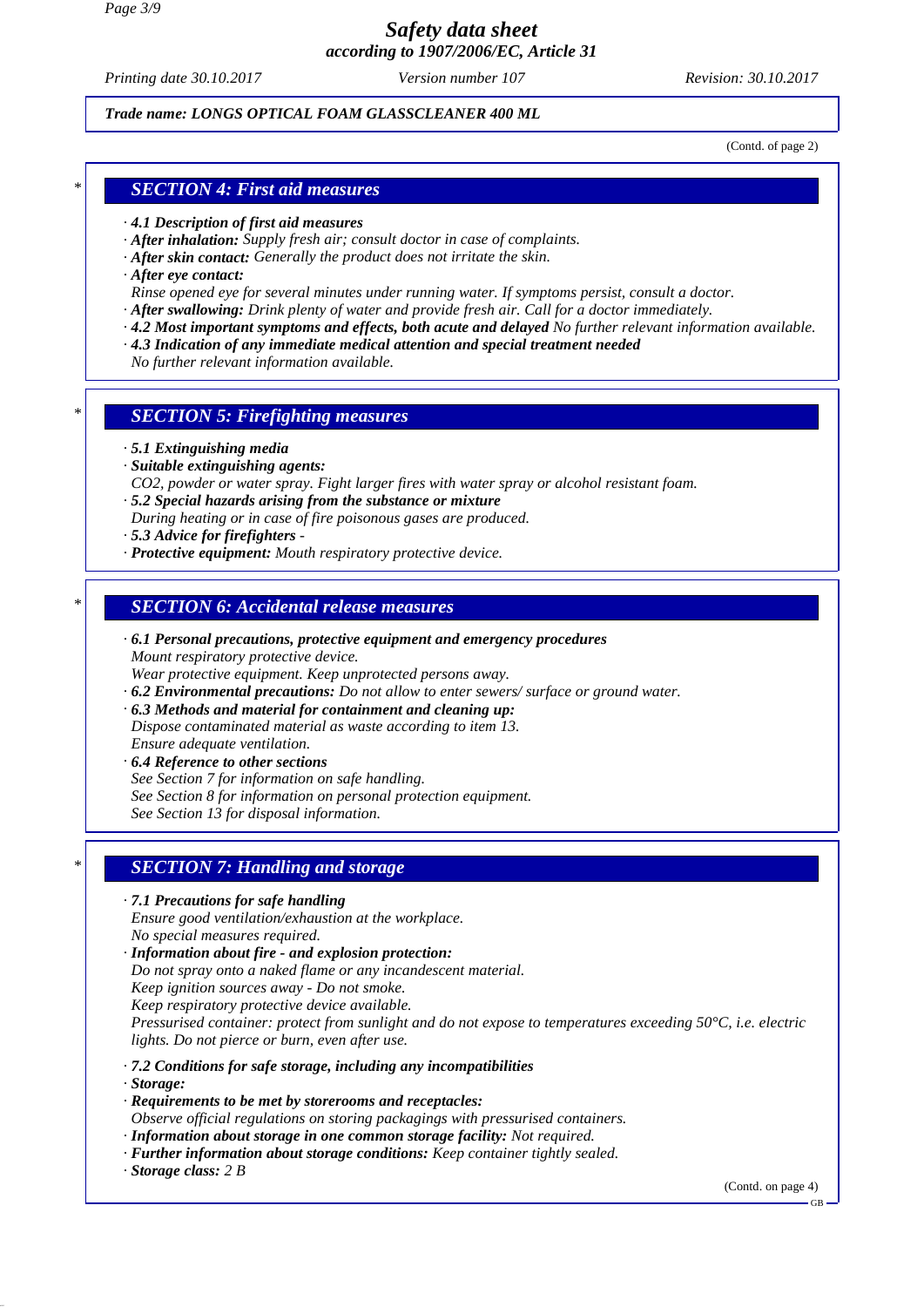*Page 4/9*

*Safety data sheet according to 1907/2006/EC, Article 31*

*Printing date 30.10.2017 Revision: 30.10.2017 Version number 107*

*Trade name: LONGS OPTICAL FOAM GLASSCLEANER 400 ML*

(Contd. of page 3)

*· 7.3 Specific end use(s) No further relevant information available.*

# *\* SECTION 8: Exposure controls/personal protection*

*· Additional information about design of technical facilities: No further data; see item 7.*

#### *· 8.1 Control parameters*

*· Ingredients with limit values that require monitoring at the workplace:*

#### *67-63-0 propan-2-ol*

*WEL Short-term value: 1250 mg/m³, 500 ppm Long-term value: 999 mg/m³, 400 ppm*

#### *106-97-8 butane*

*WEL Short-term value: 1810 mg/m³, 750 ppm Long-term value: 1450 mg/m³, 600 ppm Carc (if more than 0.1% of buta-1.3-diene)*

#### *107-98-2 1-methoxy-2-propanol*

*WEL Short-term value: 560 mg/m³, 150 ppm Long-term value: 375 mg/m³, 100 ppm Sk*

*· Additional information: The lists valid during the making were used as basis.*

*· 8.2 Exposure controls*

*· Personal protective equipment:*

#### *· General protective and hygienic measures: Keep away from foodstuffs, beverages and feed. Immediately remove all soiled and contaminated clothing*

*Wash hands before breaks and at the end of work.*

*Do not inhale gases / fumes / aerosols.*

*Avoid contact with the eyes and skin.*

*Avoid contact with the eyes.*

#### *· Respiratory protection:*

*In case of brief exposure or low pollution use respiratory filter device. In case of intensive or longer exposure use self-contained respiratory protective device.*

#### *· Protection of hands:*

*The glove material has to be impermeable and resistant to the product/ the substance/ the preparation. Due to missing tests no recommendation to the glove material can be given for the product/ the preparation/ the chemical mixture.*

*Selection of the glove material on consideration of the penetration times, rates of diffusion and the degradation*

#### *· Material of gloves*

*The selection of the suitable gloves does not only depend on the material, but also on further marks of quality and varies from manufacturer to manufacturer. As the product is a preparation of several substances, the resistance of the glove material can not be calculated in advance and has therefore to be checked prior to the application.*

#### *· Penetration time of glove material*

*Butyl rubber gloves with a thickness of 0.4 mm are resistant to: Acetone: 480 min Butyl acetate: 60 min Ethyl acetate: 170 min Xylene: 42 min The exact break through time has to be found out by the manufacturer of the protective gloves and has to be observed.*

(Contd. on page 5)

GB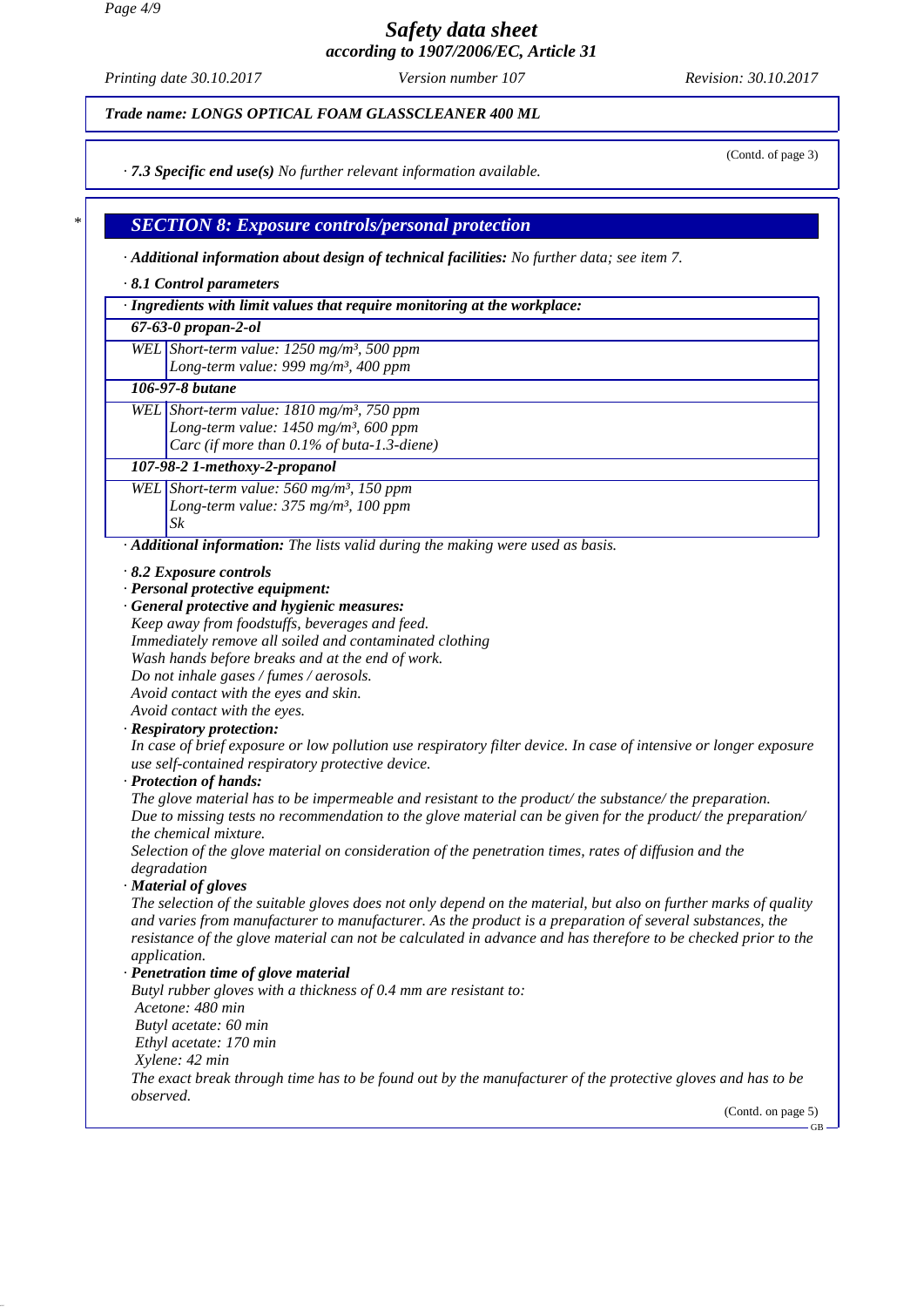*Page 5/9*

# *Safety data sheet according to 1907/2006/EC, Article 31*

*Printing date 30.10.2017 Revision: 30.10.2017 Version number 107*

# *Trade name: LONGS OPTICAL FOAM GLASSCLEANER 400 ML* (Contd. of page 4) *· Eye protection: Tightly sealed goggles \* SECTION 9: Physical and chemical properties · 9.1 Information on basic physical and chemical properties · General Information · Appearance: Form: Aerosol Colour: Colourless · Odour: Fruit-like · Odour threshold: Not determined. · pH-value at 20 °C (68 °F): 10 · Change in condition Melting point/freezing point: Undetermined. Initial boiling point and boiling range: Not applicable, as aerosol. · Flash point: <0 °C (<32 °F) Not applicable, as aerosol. · Flammability (solid, gas): Not applicable. · Ignition temperature: 425 °C (797 °F) · Decomposition temperature: Not determined. · Auto-ignition temperature: Product is not selfigniting. · Explosive properties: Product is not explosive. However, formation of explosive air/ vapour mixtures are possible. · Explosion limits: Lower: 2 Vol % Upper: 12 Vol % · Vapour pressure at 20 °C (68 °F): 8 hPa (6 mm Hg) · Density at 20 °C (68 °F): 0.89 g/cm³ (7.43 lbs/gal) · Relative density Not determined. · Vapour density Not determined. · Evaporation rate Not applicable. · Solubility in / Miscibility with water: Fully miscible. · Partition coefficient: n-octanol/water: Not determined. · Viscosity: Dynamic: Not determined. Kinematic: Not determined. · Solvent content: Organic solvents: 22.3 % Water: 74.3 % VOC* (*EC*) *Solids content: 0.0 %* (Contd. on page 6)

GB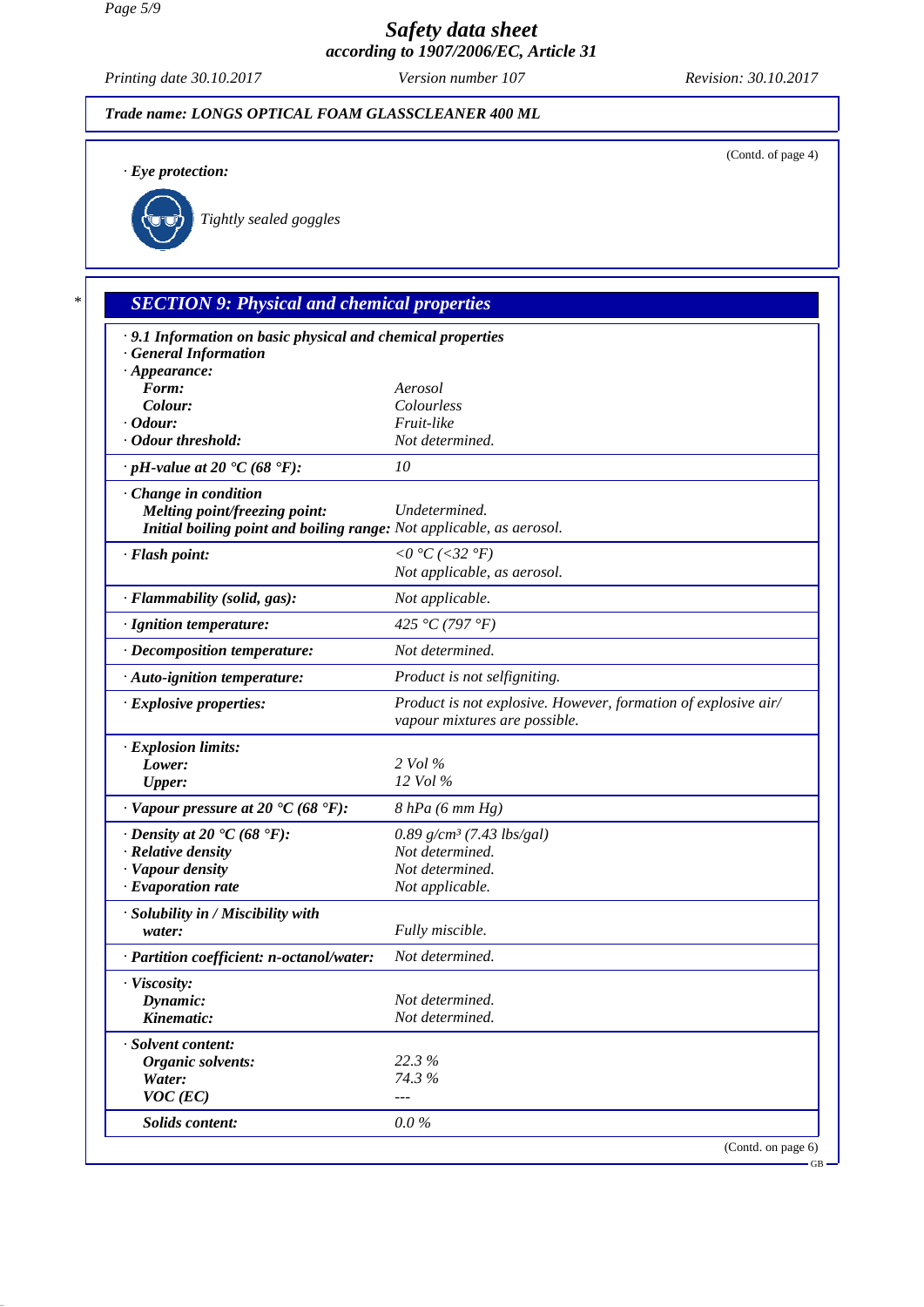*Page 6/9*

# *Safety data sheet according to 1907/2006/EC, Article 31*

*Printing date 30.10.2017 Revision: 30.10.2017 Version number 107*

### *Trade name: LONGS OPTICAL FOAM GLASSCLEANER 400 ML*

(Contd. of page 5)

*· 9.2 Other information No further relevant information available.*

# *\* SECTION 10: Stability and reactivity*

*· 10.1 Reactivity No further relevant information available.*

*· 10.2 Chemical stability*

- *· Thermal decomposition / conditions to be avoided: No decomposition if used according to specifications.*
- *· 10.3 Possibility of hazardous reactions No dangerous reactions known.*
- *· 10.4 Conditions to avoid No further relevant information available.*
- *· 10.5 Incompatible materials: No further relevant information available.*
- *· 10.6 Hazardous decomposition products: No dangerous decomposition products known.*

### *\* SECTION 11: Toxicological information*

- *· 11.1 Information on toxicological effects*
- *· Acute toxicity Based on available data, the classification criteria are not met.*
- *· Primary irritant effect:*
- *· Skin corrosion/irritation Based on available data, the classification criteria are not met.*
- *· Serious eye damage/irritation*
- *Causes serious eye irritation.*
- *· Respiratory or skin sensitisation Based on available data, the classification criteria are not met.*
- *· CMR effects (carcinogenity, mutagenicity and toxicity for reproduction)*
- *· Germ cell mutagenicity Based on available data, the classification criteria are not met.*
- *· Carcinogenicity Based on available data, the classification criteria are not met.*
- *· Reproductive toxicity Based on available data, the classification criteria are not met.*
- *· STOT-single exposure Based on available data, the classification criteria are not met.*
- *· STOT-repeated exposure Based on available data, the classification criteria are not met.*
- *· Aspiration hazard Based on available data, the classification criteria are not met.*

# *\* SECTION 12: Ecological information*

- *· 12.1 Toxicity*
- *· Aquatic toxicity: No further relevant information available.*
- *· 12.2 Persistence and degradability No further relevant information available.*
- *· 12.3 Bioaccumulative potential No further relevant information available.*
- *· 12.4 Mobility in soil No further relevant information available.*
- *· Additional ecological information:*
- *· General notes:*
- *Water hazard class 1 (German Regulation) (Self-assessment): slightly hazardous for water Do not allow undiluted product or large quantities of it to reach ground water, water course or sewage system.*
- *· 12.5 Results of PBT and vPvB assessment*
- *· PBT: Not applicable.*
- *· vPvB: Not applicable.*
- *· 12.6 Other adverse effects No further relevant information available.*

### *\* SECTION 13: Disposal considerations*

- *· 13.1 Waste treatment methods*
- *· Recommendation*

*Must not be disposed together with household garbage. Do not allow product to reach sewage system.*

#### *· European waste catalogue*

*20 01 13\* solvents*

(Contd. on page 7)

GB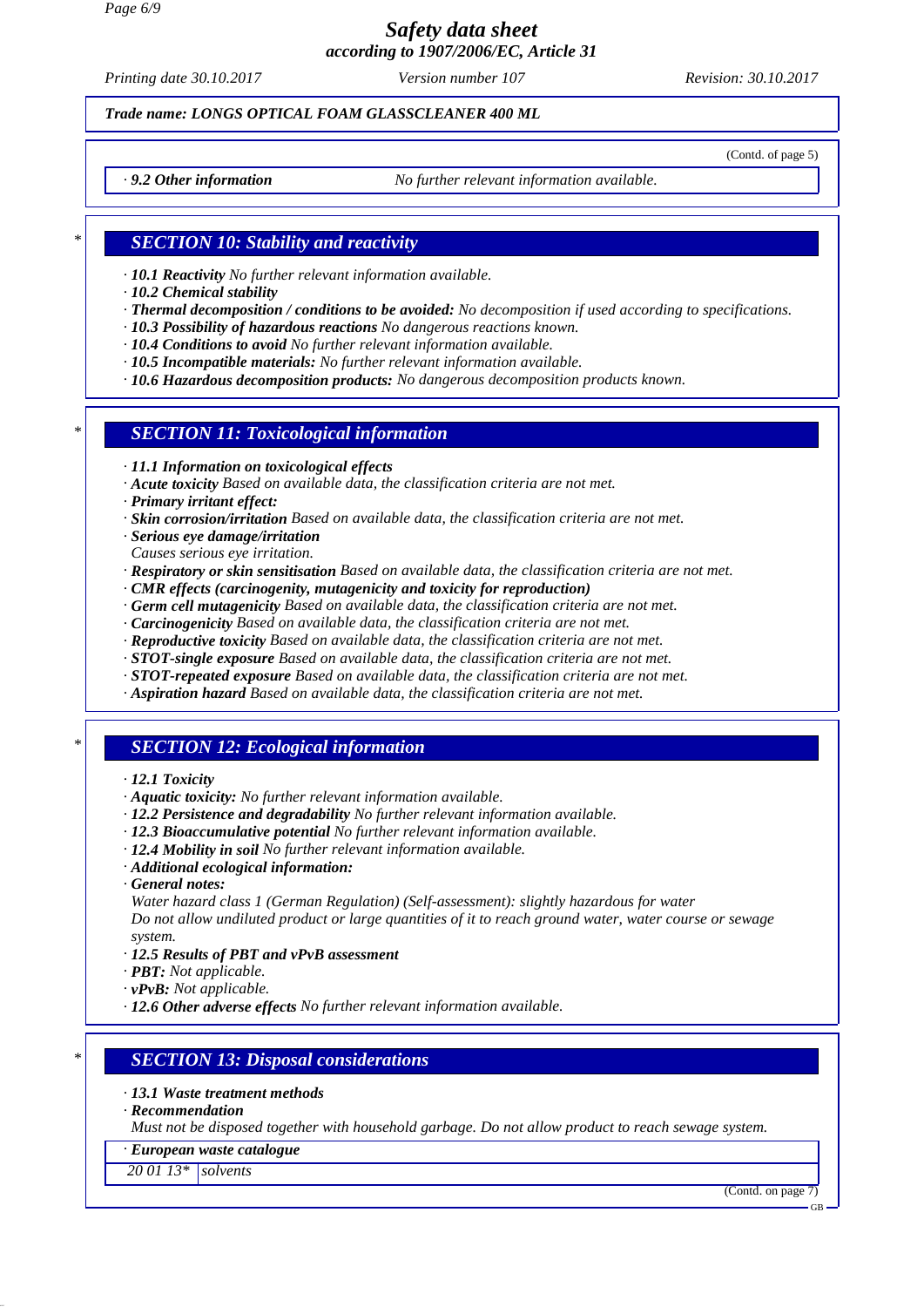*Page 7/9*

# *Safety data sheet according to 1907/2006/EC, Article 31*

*Printing date 30.10.2017 Revision: 30.10.2017 Version number 107*

(Contd. of page 6)

GB

# *Trade name: LONGS OPTICAL FOAM GLASSCLEANER 400 ML*

*15 01 04 metallic packaging*

*· Uncleaned packaging:*

*· Recommendation: Non contaminated packagings may be recycled.*

*· Recommended cleansing agents: Water, if necessary together with cleansing agents.*

| $\cdot$ 14.1 UN-Number<br>· ADR, IMDG, IATA             | <b>UN1950</b>                                                                                                                                                                                                                                                                                                                                 |
|---------------------------------------------------------|-----------------------------------------------------------------------------------------------------------------------------------------------------------------------------------------------------------------------------------------------------------------------------------------------------------------------------------------------|
| $\cdot$ 14.2 UN proper shipping name                    |                                                                                                                                                                                                                                                                                                                                               |
| $\cdot$ ADR                                             | 1950 AEROSOLS                                                                                                                                                                                                                                                                                                                                 |
| $\cdot$ IMDG                                            | <b>AEROSOLS</b>                                                                                                                                                                                                                                                                                                                               |
| ·IATA<br>$\cdot$ 14.3 Transport hazard class(es)        | AEROSOLS, flammable                                                                                                                                                                                                                                                                                                                           |
| $\cdot$ ADR                                             |                                                                                                                                                                                                                                                                                                                                               |
|                                                         |                                                                                                                                                                                                                                                                                                                                               |
| · Class                                                 | 2 5F Gases.                                                                                                                                                                                                                                                                                                                                   |
| · Label                                                 | 2.1                                                                                                                                                                                                                                                                                                                                           |
| · Class<br>· Label                                      | 2.1<br>2.1                                                                                                                                                                                                                                                                                                                                    |
| · 14.4 Packing group<br>· ADR, IMDG, IATA               | not regulated                                                                                                                                                                                                                                                                                                                                 |
| · 14.5 Environmental hazards:                           | Not applicable.                                                                                                                                                                                                                                                                                                                               |
| · 14.6 Special precautions for user                     | Warning: Gases.                                                                                                                                                                                                                                                                                                                               |
| · Danger code (Kemler):                                 |                                                                                                                                                                                                                                                                                                                                               |
| · EMS Number:                                           | $F-D, S-U$                                                                                                                                                                                                                                                                                                                                    |
| · Segregation groups<br>· Stowage Code                  | Alkalis<br>SW1 Protected from sources of heat.                                                                                                                                                                                                                                                                                                |
|                                                         | SW22 For AEROSOLS with a maximum capacity of 1 litre:<br>Category A. For AEROSOLS with a capacity above 1 litre:<br>Category B. For WASTE AEROSOLS: Category C, Clear<br>of living quarters.                                                                                                                                                  |
| · Segregation Code                                      | SG69 For AEROSOLS with a maximum capacity of 1 litre:<br>Segregation as for class 9. Stow "separated from" class 1<br>except for division 1.4. For AEROSOLS with a capacity<br>above 1 litre: Segregation as for the appropriate<br>subdivision of class 2. For WASTE AEROSOLS:<br>Segregation as for the appropriate subdivision of class 2. |
| $\cdot$ 14.7 Transport in bulk according to Annex II of |                                                                                                                                                                                                                                                                                                                                               |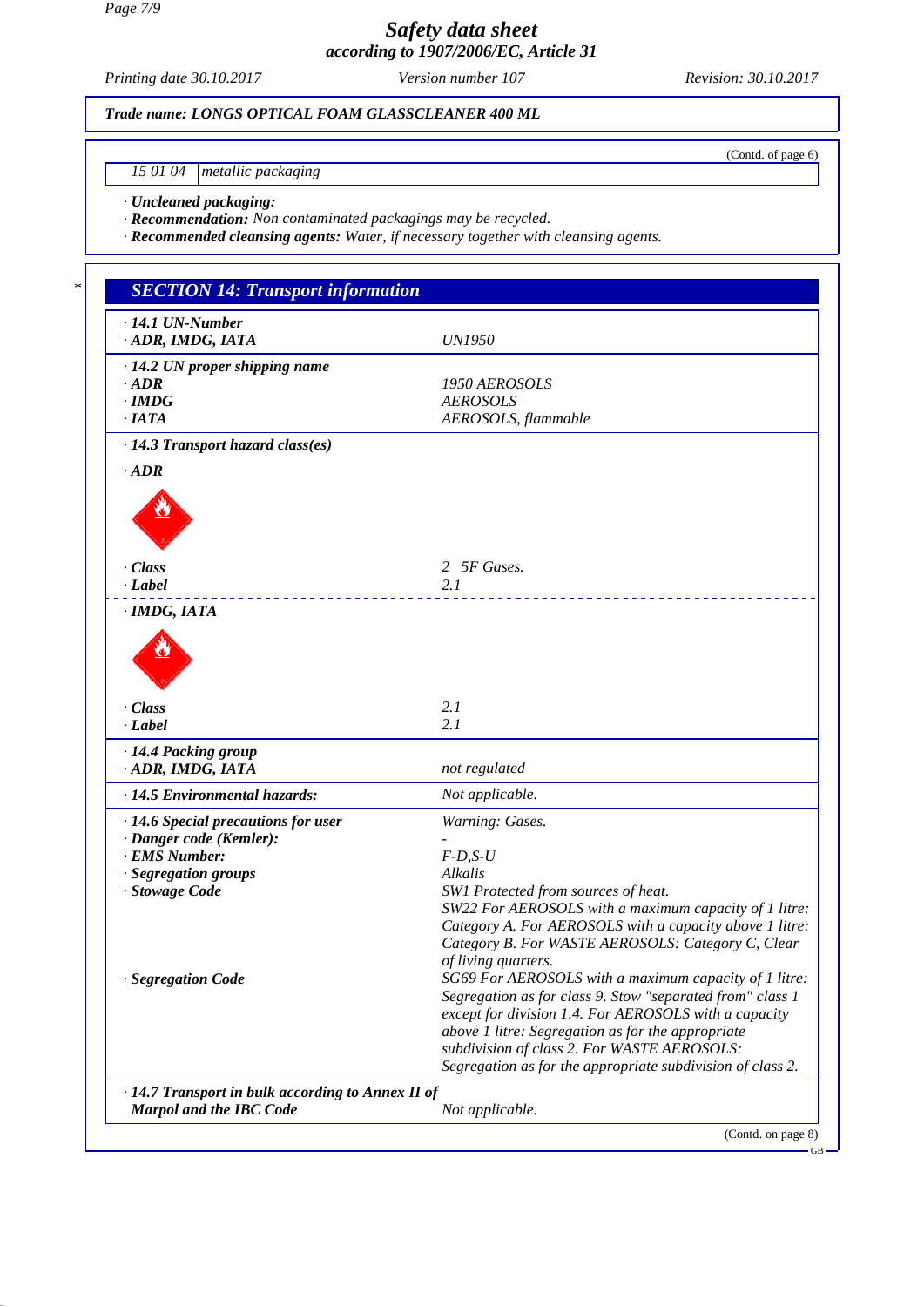# *Safety data sheet according to 1907/2006/EC, Article 31*

*Printing date 30.10.2017 Revision: 30.10.2017 Version number 107*

*Trade name: LONGS OPTICAL FOAM GLASSCLEANER 400 ML*

|                                     | (Contd. of page 7)                 |
|-------------------------------------|------------------------------------|
| · Transport/Additional information: |                                    |
| $\cdot$ ADR                         |                                    |
| $\cdot$ Limited quantities (LQ)     | II.                                |
| $\cdot$ Excepted quantities (EQ)    | Code: E0                           |
|                                     | Not permitted as Excepted Quantity |
|                                     | Code: E0                           |
|                                     | Not permitted as Excepted Quantity |
| · Transport category                |                                    |
| · Tunnel restriction code           | D                                  |
| $\cdot$ IMDG                        |                                    |
| Limited quantities $(LQ)$           | II.                                |
| $\cdot$ Excepted quantities (EQ)    | Code: E0                           |
|                                     | Not permitted as Excepted Quantity |
|                                     | Code: E0                           |
|                                     | Not permitted as Excepted Quantity |
| · UN "Model Regulation":            | UN 1950 AEROSOLS, 2.1              |

### *\* SECTION 15: Regulatory information*

*· 15.1 Safety, health and environmental regulations/legislation specific for the substance or mixture*

- *· Directive 2012/18/EU*
- *· Named dangerous substances ANNEX I None of the ingredients is listed.*
- *· Seveso category P3a FLAMMABLE AEROSOLS*
- *· Qualifying quantity (tonnes) for the application of lower-tier requirements 150 t*
- *· Qualifying quantity (tonnes) for the application of upper-tier requirements 500 t*
- *· REGULATION (EC) No 1907/2006 ANNEX XVII Conditions of restriction: 3*
- *· 15.2 Chemical safety assessment: A Chemical Safety Assessment has not been carried out.*

# *\* SECTION 16: Other information*

*This information is based on our present knowledge. However, this shall not constitute a guarantee for any specific product features and shall not establish a legally valid contractual relationship.*

#### *· Relevant phrases*

*H220 Extremely flammable gas. H225 Highly flammable liquid and vapour. H226 Flammable liquid and vapour. H280 Contains gas under pressure; may explode if heated. H302 Harmful if swallowed. H314 Causes severe skin burns and eye damage. H319 Causes serious eye irritation. H331 Toxic if inhaled. H336 May cause drowsiness or dizziness. H400 Very toxic to aquatic life. · Department issuing SDS: R&D legislation and regulatory advisor · Contact: Mr. K. Smedeman · Abbreviations and acronyms:*

*RID: Règlement international concernant le transport des marchandises dangereuses par chemin de fer (Regulations Concerning the International Transport of Dangerous Goods by Rail) ICAO: International Civil Aviation Organisation ADR: Accord européen sur le transport des marchandises dangereuses par Route (European Agreement concerning the International Carriage of Dangerous Goods by Road) IMDG: International Maritime Code for Dangerous Goods IATA: International Air Transport Association*

*GHS: Globally Harmonised System of Classification and Labelling of Chemicals EINECS: European Inventory of Existing Commercial Chemical Substances*

(Contd. on page 9)

GB